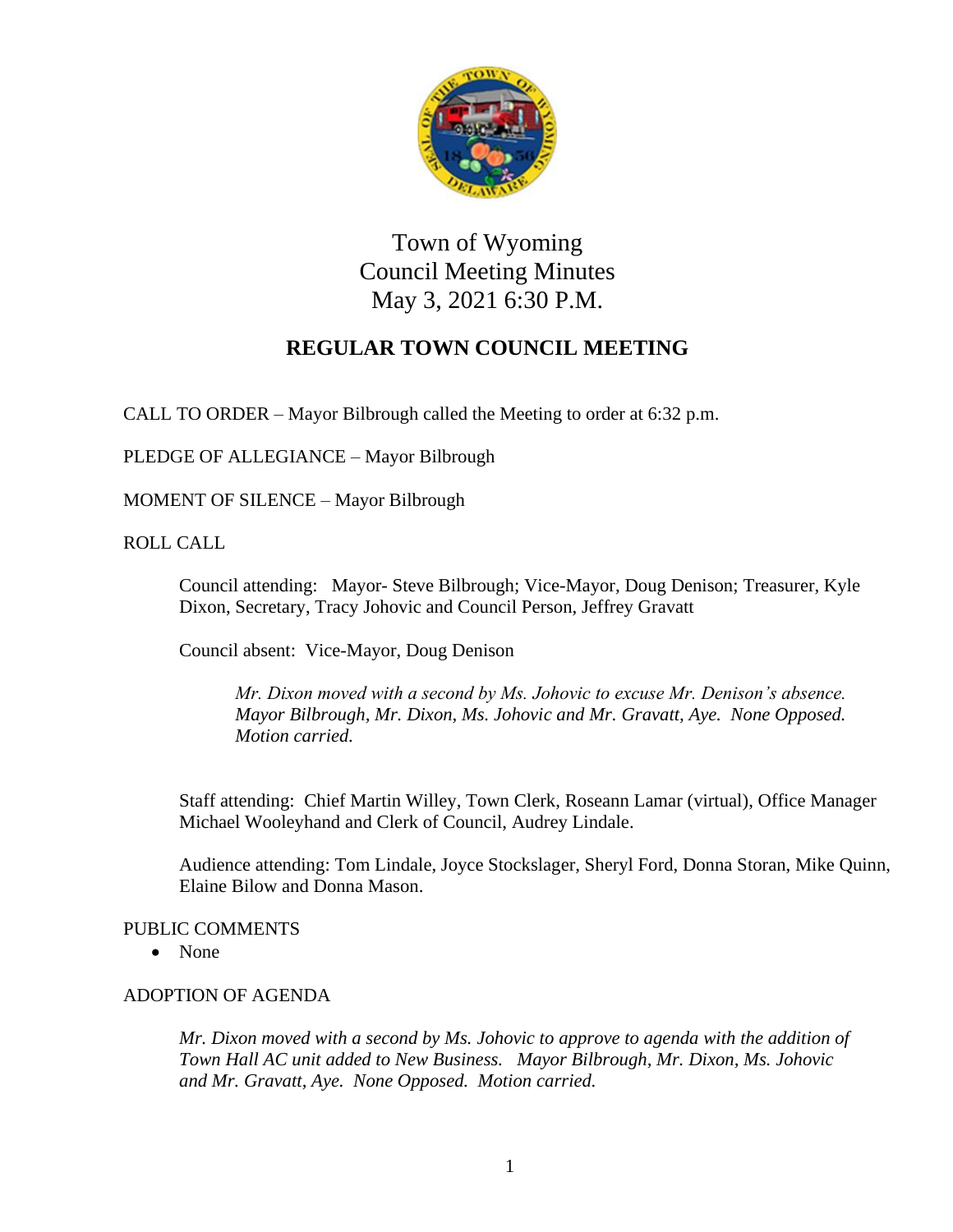### ANNOUNCEMENTS – GOOD NEWS

- Mayor Bilbrough stated that he is excited for meetings to be in person now.
- Mayor Bilbrough explained that things within town were moving in the right direction.
- Park Bathrooms are now complete.

# ADOPTION OF PREVIOUS MEETING MINUTES

• April 5, 2021- Council Meeting

*Ms. Johovic moved with a second by Mr. Gravatt to adopt the meeting minutes as presented. Mayor Bilbrough, Mr. Dixon, Ms. Johovic and Mr. Gravatt Aye. None Opposed. Motion carried.*

### TREASURER'S REPORT

- Mr. Dixon presented balances, profit and loss reports and check register to council for review.
- Mr. Dixon stated that a date for the budget meeting will need to be set tonight.

*Ms. Johovic moved with a second by Mr. Gravatt to adopt the meeting minutes as presented. Mayor Bilbrough, Mr. Dixon, Ms. Johovic and Mr. Gravatt Aye. None Opposed. Motion carried.*

### POLICE REPORT

- Chief Willey presented April's police report to council noting that the cutoff date was 4/26/2021.
- March saw 224 traffic tickets, 51 warnings, 3 arrests, 2 accident, 0 DUI's and 148 total complaints that were handled by the WPD.
- Chief Willey advised that new vehicle has been ordered. Build will start in August and then we will be notified of delivery date.
- Mr. Dixon asked if we had a choice of colors.
	- o Chief Willey advised that the color he choose was close to what we already have.

### FIRE COMPANY REPORT

- Mr. Piazza presented report to council.
- Report showed 65 alarms for the month of April.
	- o 352 EMS calls.
	- o 880 manpower hours.
	- o In service for 38.1 hours.
	- o Average alarm time 58 minutes.
	- o Average for first truck to be enroute- 3 minutes.

#### C/W SEWER & WATER REPORT

- Mr. Quinn presented report to council.
- Mr. Quinn advised that that the restrictions in Greens of Wyoming has been lifted as the issues have been resolved.
- Mrs. Lindale advised council of letter received from CWSWA regarding Schoolview and not allowing the release of last Certificate of Occupancy until problems have been resolved.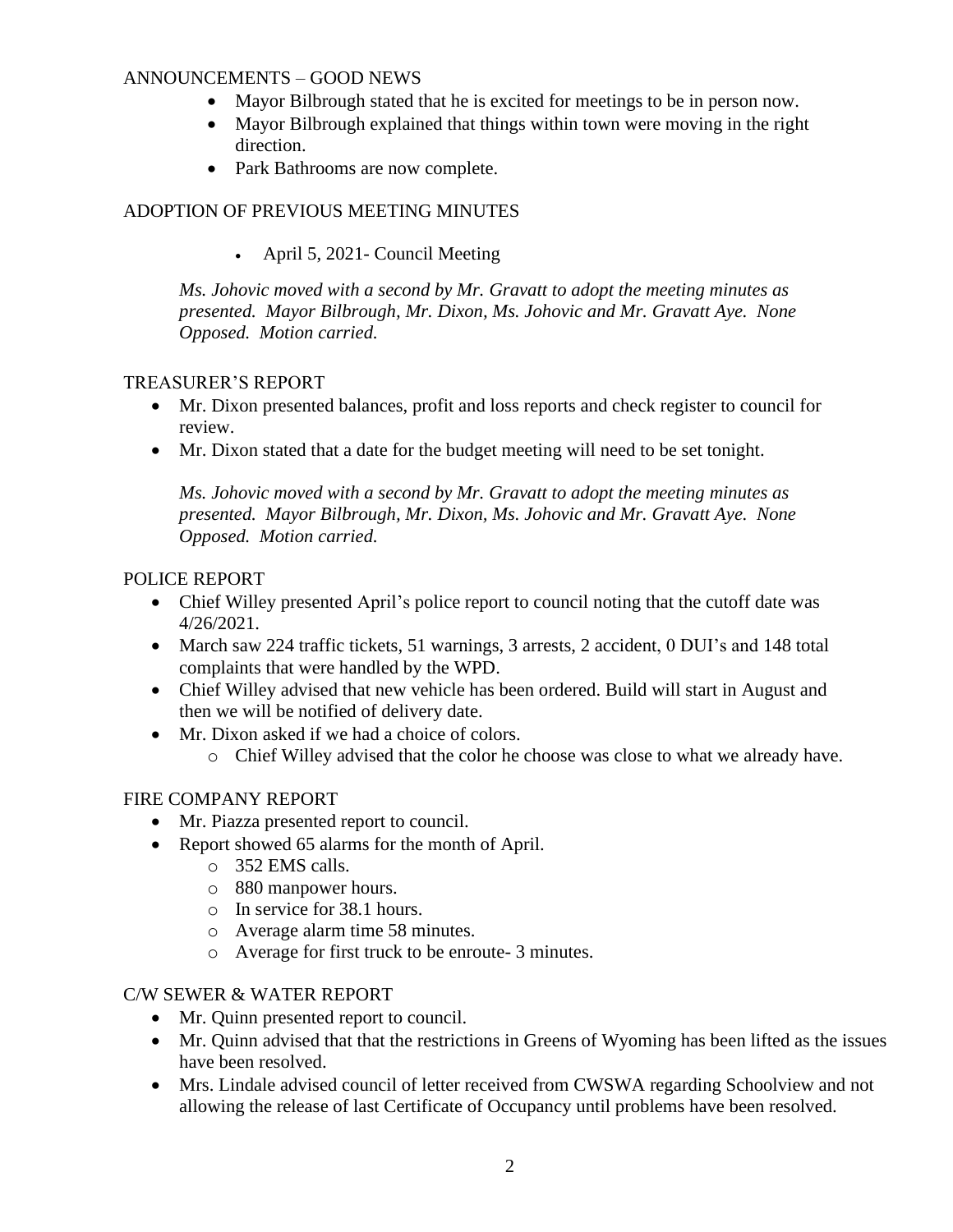### PLANNING & ZONING

- Mrs. Lamar advised that there was no meeting in April.
- BJ from University of Delaware came to walk around town to take pictures and review currents maps.
- Next meeting will be on May  $26<sup>th</sup>$  at 6:30 with an annexation meeting to take place immediately afterwards at 7:30.

### BUILDING PERMITS

- Mrs. Lamar advised that 7 building permits were submitted for April.
- Council was advised that 1 of the permits were for new construction in the Greens of Wyoming.
- Mrs. Lamar advised that D.R. Horton recently submitted 6 more plans for permits.

### CODE ENFORCEMENT

- Council was advised that Mechanic St. has been cleaned up and bill has been sent. Mrs. Lindale advised that residents at Mechanic St. are not maintaining clean up.
- 2 letters were sent for code enforcement in April and both issues have been resolved.
- Mayor Bilbrough stated that the grass ordinance has been posted and will start being enforced.

# PARK/STREET

- Mrs. Lindale advised council of the following:
	- o Bathroom construction is complete including sidewalk and new handicap parking.
	- o Paving on W. Third and Price St are complete.
	- o Tree work under the Urban Forestry Grant is scheduled to be completed the week of May  $10^{\text{th}}$ .
- Mayor Bilbrough advised of situation with the renter at 1 N. Railroad Ave. The parking barriers were painted white with Portrait Express Parking only painted on them. Mr. Bilbrough advised that all the parking on N. Railroad Ave. is public parking. Renter has agreed to restore parking barriers back to original.

### PEACH FESTIVAL

- Ms. Johovic advised that the Peach Festival has met 3 times.
- Peach Festival has received 31 applications which are under review.
- The Peach Festival is looking for more food vendors.
- The current map allows for 135 sites this year.

### NEW BUSINESS

# • **Sidewalks on S. Layton Ave.**

- ..
- $\circ$  Ms. Storan spoke with council regarding the speeding on S. Layton Ave as well as the road being narrow and unsafe for residents to walk on.
- o Ms. Storan advised that some suggestions are speed humps, electronic speed reminder signs, sidewalks or police car parked on the street.
- o Ms. Storan stated that residents saw a decrease in speeding when police vehicle was present.
- o Chief Willey advised that the police department is short staffed at the moment and they are working as many hours as they can.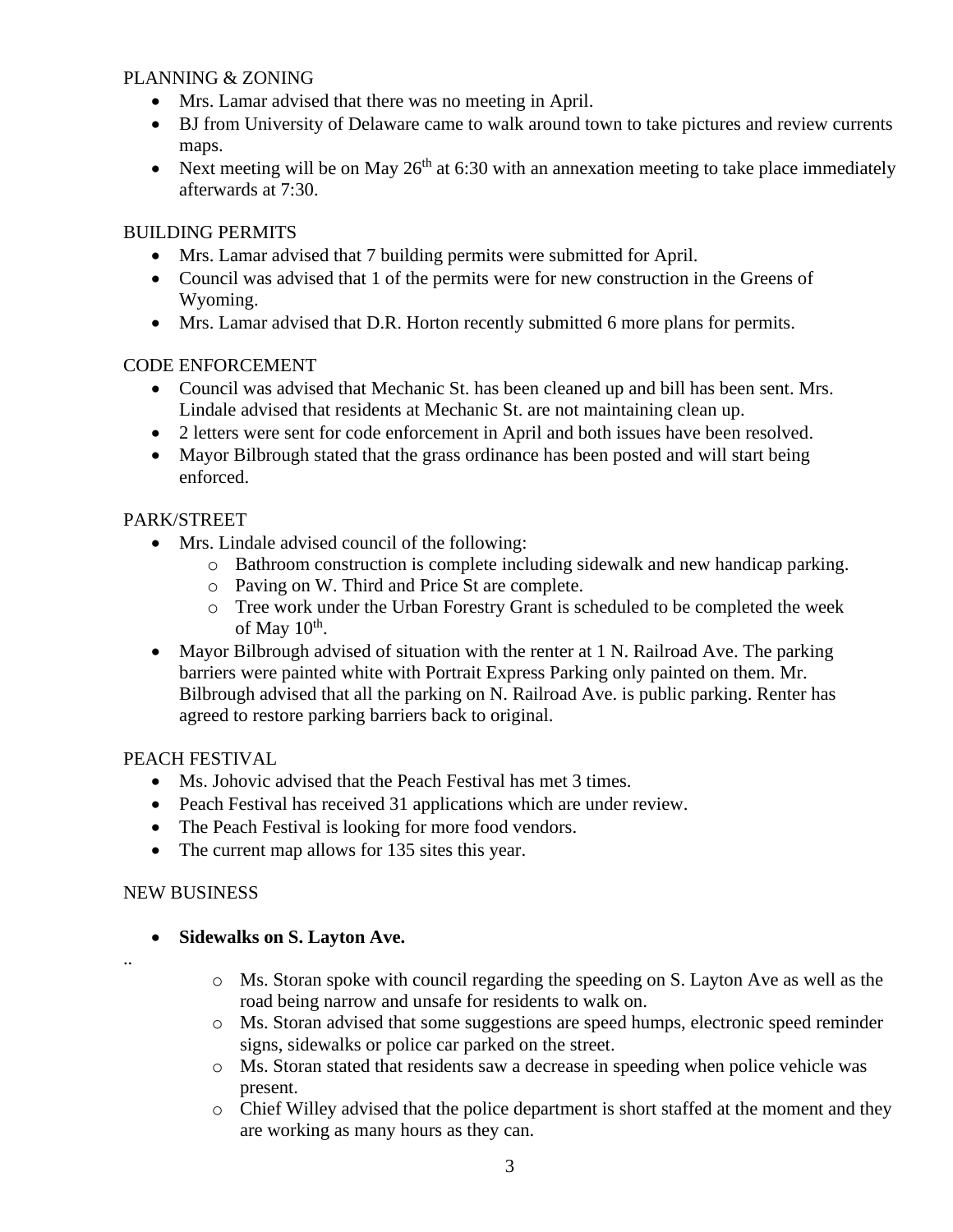- $\circ$  Ms. Storan stated that there is no where for pedestrians to go if two cars are coming travelling in the opposite direction. Stated that she has almost been hit while walking for exercise.
- o Mrs. Ford who lives on S. Layton is concerned about speeders and increase of traffic once the Industrial Park is built.
- o Ms. Storan is asking the town to install sidewalks on the west side of S. Layton Ave from Southern Blvd to Peach St.
- o Mrs. Ford expressed concerns about having to maintain sidewalk once they are installed. Stated that drivers drive on the lawn and may drive on sidewalk causing damage that residents are required to fix.
- o Mayor Bilbrough stated that we will explore options to slow down speeders until we can find a solution for the safety of pedestrians.
- o Mayor Bilbrough questioned if there was a sign for no truck traffic except for local deliveries. It was unclear if signs were still posted in the area for no truck traffic.
- o Mr. Gravatt advised that the school district and Camden Wyoming Little League should be contacted to advise that enforcement will be strict in this area.
- o Mr. Gravatt will call contact the head of these organizations.
- o Discussion of where to place a sidewalk and how much of an easement the town has to install sidewalks.
- o Mayor Bilbrough stated that they street is not wide enough, and the town will look into solutions for this area.
- o Mayor Bilbrough advised that the police will make this area a priority for presence.

# • **Planning and Zoning Committee**

- o Mayor Bilbrough advised that a letter of resignation and a letter of interest had been received for Planning and Zoning.
- o Mrs. Lindale read the resignation letter from Mr. Lindale.
- o Mayor Bilbrough thanked Mr. Lindale for stepping up when the town needed someone to fill spots.
- o Mrs. Lindale read letter of interest from Jilana Wilson.
- o Mayor Bilbrough recommends accepting Ms. Wilson to the committee.

*Mr. Dixon moved with a second by Ms. Johovic appoint Ms. Wilson to the Planning and Zoning Committee. Mayor Bilbrough, Mr. Dixon, Ms. Johovic and Mr. Gravatt, Aye. None Opposed. Motion carried.*

### • **Special Events Committee**

- o Mayor Bilbrough advised Ms. Wilson also submitted a letter of interest for the Special Events Committee.
- o Mayor Bilbrough recommends accepting Ms. Wilson's letter of interest.

*Ms. Johovic moved with a second by Mr. Gravatt to appoint Ms. Wilson to the Special Events Committee. Mayor Bilbrough, Mr. Dixon, Ms. Johovic and Mr. Gravatt, Aye. None Opposed. Motion carried.*

# • **Hazard Mitigation Plan Resolution**

- o Mrs. Lindale explained that Wyoming does not have their own mitigation plan and we adopt Kent County's plan as our own.
- o Mrs. Lindale read the resolution.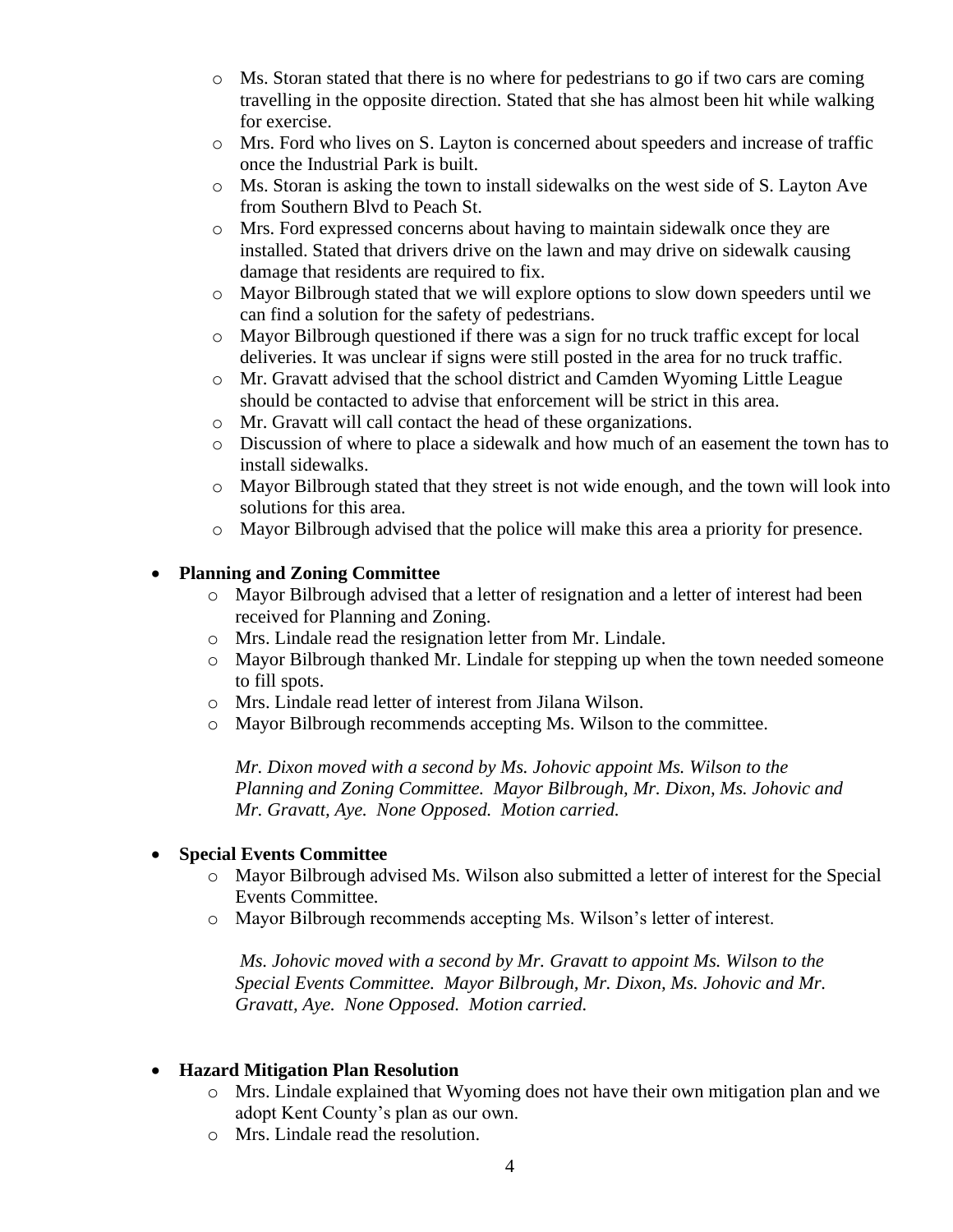*Mr. Dixon moved with a second by Ms. Johovic adopt the Kent County Hazard Mitigation Plan. Mayor Bilbrough, Mr. Dixon, Ms. Johovic and Mr. Gravatt, Aye. None Opposed. Motion carried.*

### • **Trash Services**

- o Council reviewed proposals from Republic, Charlies/Blue Hen, Waste Industries of De and Waste Management.
- o Mr. Dixon question if Republic's contract was a 3-year contract and if there would be an increase yearly.
- o Dominic from Republic stated that there would be a 3% increase yearly over the 3 years.
- $\circ$  End of 3-year contract would be \$21.70, which is \$.50 more than the current rate.

*Mr. Dixon moved with a second by Ms. Johovic to contract with Republic for trash services for Wyoming. Mayor Bilbrough, Mr. Dixon, Ms. Johovic and Mr. Gravatt, Aye. None Opposed. Motion carried.*

- o Mrs. Bilow stated that the Habitat for Humanity house does not put their cans away. Stated that trash flows out the cans. Asked if there was a ordinance that stated cans had to be put away after pick up.
- o Mr. Bilbrough was not aware of any current ordinance that stated that cans had to be put away. Staff will contact Habitat regarding cans sitting out by road consistently.

### • **Police Officer Position**

- o Mayor Bilbrough explained that Mr. Wooleyhand has been reviewing the budget for adding a  $4<sup>th</sup>$  officer to the police department.
- o Mr. Wooleyhand advised that Realty Transfer could be used to support this position.
- o Mayor Bilbrough also stated that it is possible that the Covid Relief funds could be used for salaries.
- o Mayor Bilbrough explained how dangerous small towns could be and a police presence is needed.
- o Mayor Bilbrough explained for the residents the money that is involved in hiring an officer for transparency.
- o Mr. Dixon questioned if there was room in the budget and would like to see options at the budget meeting for adding this  $4<sup>th</sup>$  officer.
- o Ms. Johovic questioned Realty Transfer being used for salaries.
- o Mayor Bilbrough advised that it can be used to pay for police salaries.
- $\circ$  Ms. Johovic questioned the time frame for hiring a 4<sup>th</sup> officer.
- o Chief Willey explained that we currently have 3 candidates in background and depending on how the backgrounds go, there could be 2 hires from this process.
- o Discussion ensued regarding the different lengths of multiple training academies in the area.
- o Chief Willey explained that the town increased the salary to get better quality candidates but due to things happening in society lately, there is a decrease of interest in police work.
- o Ms. Storan asked if our salaries were competitive with other towns.
- o Mayor Bilbrough and Chief Willey both stated yes.
- o Mrs. Ford asked if there was a contract that was signed to keep the candidates from leaving so quickly.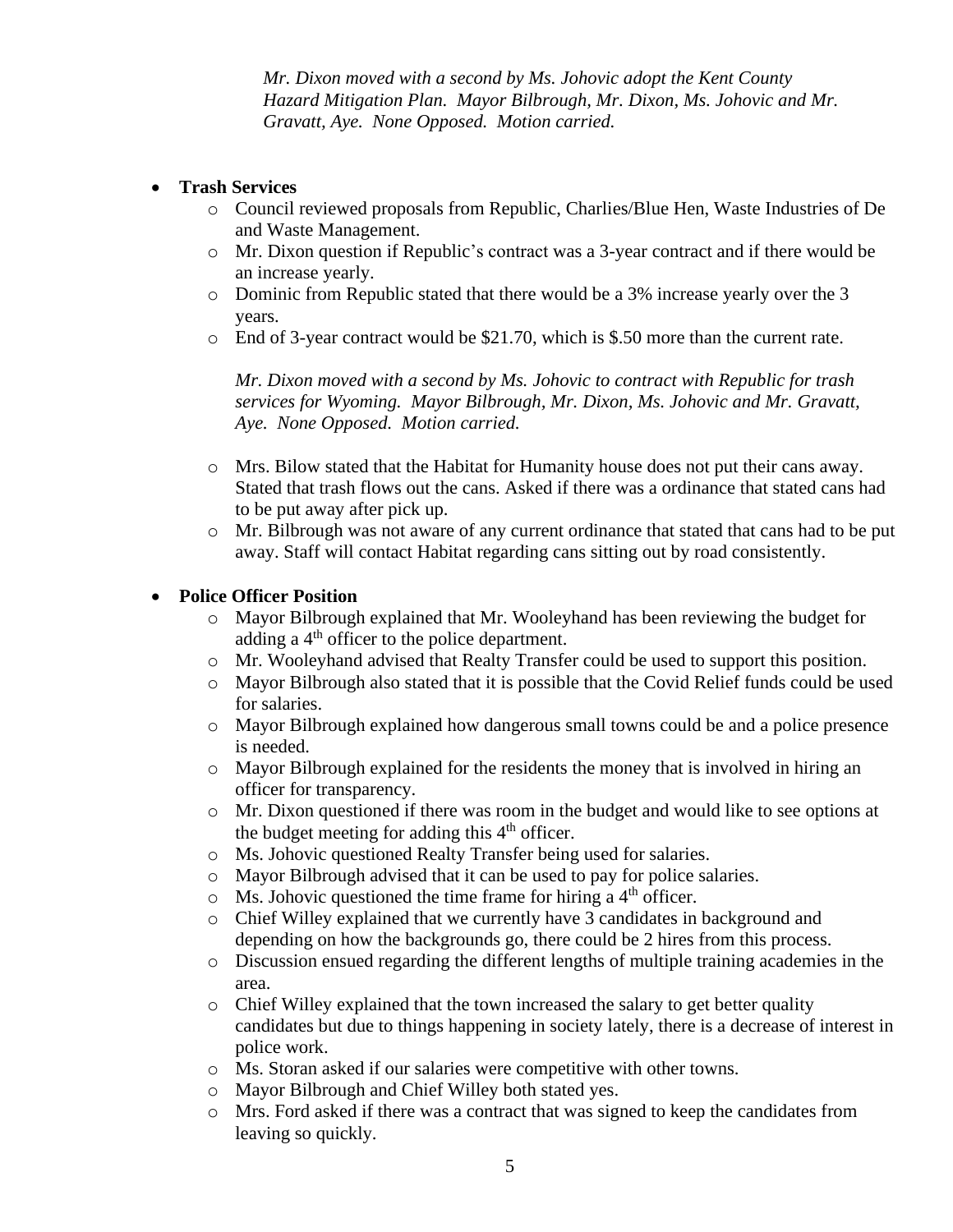$\circ$  Mayor Bilbrough advised that there is legislation in the works that will reimburse the town if a new hire leaves within 3 years for a portion of the training.

*Mr. Dixon moved with a second by Mr. Gravatt to allow the police department to move forward with hiring a a4th officer. Mayor Bilbrough, Mr. Dixon, Ms. Johovic and Mr. Gravatt, Aye. None Opposed. Motion carried.*

# • **Town Hall AC**

- o Council was presented with 2 proposals to replace one of the AC units in Town Hall.
- o Discussion ensued regarding work to be done.

*Mr. Dixon moved with a second by Ms. Johovic to contract with John Hiott to replace the broken unit. Mayor Bilbrough, Mr. Dixon, Ms. Johovic and Mr. Gravatt, Aye. None Opposed. Motion carried.*

### UNFINISHED BUSINESS

### • **Ordinance #17-07 Public Nuisance**

- o Council was presented a new public nuisance ordinance (58-21).
- o No major changes just combing ordinance with amendments.
- o Clarified when fines would be assessed for the violation.
- $\circ$  Mrs. Lindale read the synopsis as the 1<sup>st</sup> reading.

### • **Building Inspector**

- o Mayor Bilbrough explained that the current contract with First State Inspections is not the contract that was drafted by the lawyer.
- o It was explained that First State was not reviewing plans in conjunction with Wyoming's Land Use and Development Code.
- o Mr. Wooleyhand presented a proposal from CSI for inspections.
- o Council expressed concerns that the inspections would be billed on an hourly rate rather than a flat fee.
- o Mayor Bilbrough expressed interest in bringing on a part-time inspector.
- o Staff will explore options.
- o Subject tabled until further options could be researched.

### CALENDAR OF EVENTS

- Peach Festival Committee, 5/19/2021 @ 7pm- Town Hall
- Planning & Zoning Meeting,  $5/26/2021$ , @ 6:30 p.m. Town Hall
- Fishing Derby, 6/5/2021, @ 8-11am- Wyoming Park
- Town Council Meeting, 6/7/2021, 6:30 p.m. Town Hall
- Budget Workshop-Monday 5/17 @ 6:30pm

#### PUBLIC COMMENTS

- Mrs. Stockslager advised that agendas were not available for the public.
	- o Mrs. Lindale apologized and stated that they would be available at the next meeting.
- Mrs. Ford stated that our new Town Hall is nice.